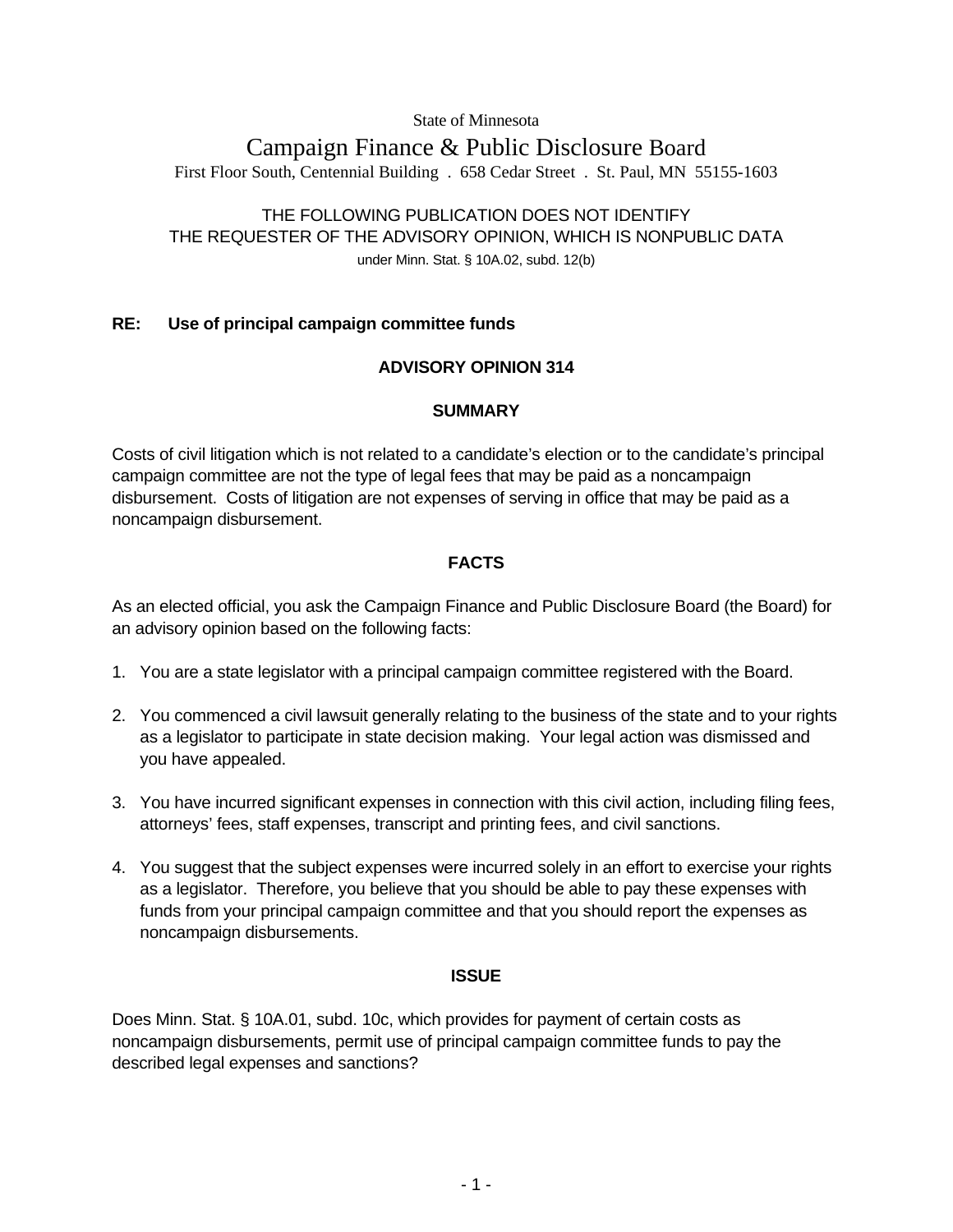#### **OPINION**

The expenses described are not noncampaign disbursements under Minn. Stat. **5** 10A.O1, subd. 10c. Uses of principal campaign committee funds other than for noncampaign disbursements is controlled by Minnesota Statutes Chapter 21 18, which is not within the Board's jurisdiction to interpret.

Use of principal campaign committee funds for noncampaign disbursements is narrowly tailored since such uses may divert to another purpose money donated to promote the nomination or election of a candidate. The Board notes that among your political committee funds are contributions for which the donors have been reimbursed by the state under the political contribution refund program.

Only two noncampaign disbursements appear on their face to have possible application to the expenses you describe. They are Minn. Stat. **5** 10A.O1, subd. 10c(a), which covers payment for legal fees and subd. 10c(j), which covers payment of a candidate's expenses of serving in office, other than for personal services. The Board has examined each noncampaign disbursement and concludes that neither applies in this matter.

It is the Board's opinion that use of principal campaign committee funds for legal fees under Minn. Stat. **5** 10A.O1, subd. 10c(a) must be related to the operation of the principal campaign committee or to the election of the candidate. The costs described in this request do not meet this relationship test.

The noncampaign disbursement for expenses of serving in office include ordinary and reasonable expenses of those activities that are expected or required of a public official, or that enhance the official's ability to serve. Service in office does not include personal activities of the official that are not expected or required as a part of public service. In the present matter, the subject litigation is not an ordinary expense of serving in office, nor is it something expected or required of an official as a part of public service. Thus, the noncampaign disbursement is not applicable to the costs of this litigation.

Issued:  $10/13/99$ 

Sidnev Paulý, Chair campaign Finance and Public Disclosure Board